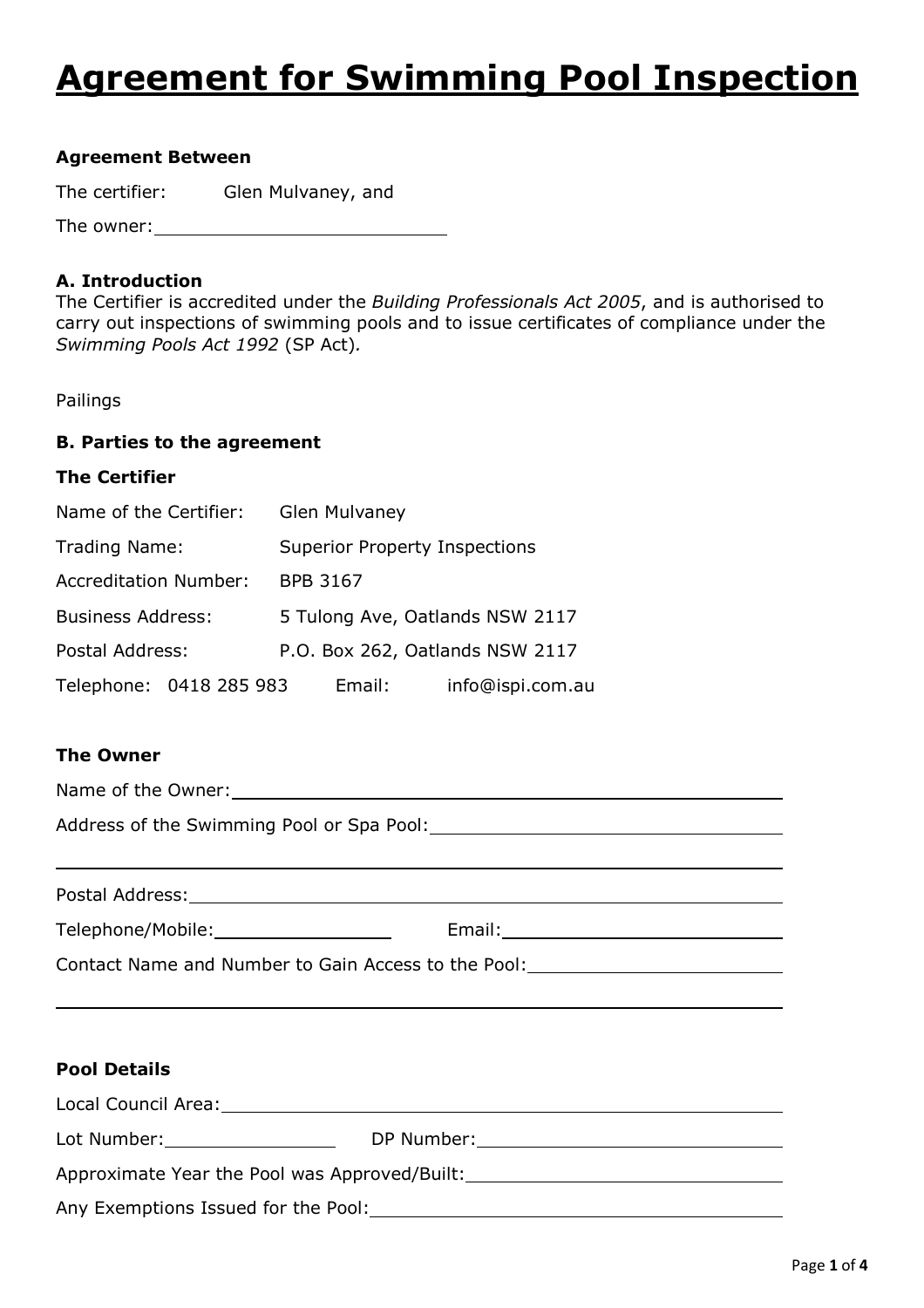|                                                                                                                          |                       | Any Changes or Re-Building to Fence or Pool Since Being Built: _________________                                                                                                                                                     |                                                                                                              |
|--------------------------------------------------------------------------------------------------------------------------|-----------------------|--------------------------------------------------------------------------------------------------------------------------------------------------------------------------------------------------------------------------------------|--------------------------------------------------------------------------------------------------------------|
|                                                                                                                          |                       |                                                                                                                                                                                                                                      |                                                                                                              |
|                                                                                                                          |                       | When: <u>with the contract of the contract of the contract of the contract of the contract of the contract of the contract of the contract of the contract of the contract of the contract of the contract of the contract of th</u> |                                                                                                              |
|                                                                                                                          |                       |                                                                                                                                                                                                                                      |                                                                                                              |
|                                                                                                                          |                       |                                                                                                                                                                                                                                      |                                                                                                              |
| Pools Act 1992. If the pool is not registered, please register the pool at<br>http://www.swimmingpoolregister.nsw.gov.au |                       |                                                                                                                                                                                                                                      | Please note that the pool must be registered prior to ordering a Swimming Pool Inspection under the Swimming |
| Type of Pool:                                                                                                            |                       |                                                                                                                                                                                                                                      |                                                                                                              |
|                                                                                                                          |                       | In-ground Semi □ In-ground □ Above Ground □                                                                                                                                                                                          | Indoor $\Box$                                                                                                |
| $Spa/Hot$ Tub $\square$                                                                                                  | Inflatable/Portable □ |                                                                                                                                                                                                                                      |                                                                                                              |

# **C. Certifier's Insurance Details**

| Name of Insurer:           | Pacific International Insurance Pty Ltd |  |                     |
|----------------------------|-----------------------------------------|--|---------------------|
| Contact:                   | Insurance@pacificintins.com             |  | Phone: 02 4954 3655 |
| Policy No.:                | AUS-19-5516                             |  |                     |
| Period of Insurance Cover: | From: 01 May 2019                       |  | To: 01 May 2020     |

#### **D. Fees**

The fees must be paid to the Certifier before the Certifier carries out the work described under Part E, 'Description of services'.

1. First inspection, including certificates and/or notices, as appropriate: \$230 incl GST

2. For each additional inspection, including certificates and/or notices as appropriate: \$100 incl Gst

All fees are to be paid in full prior to any inspection being carried out.

#### **E. Description of services**

The Certifier will perform all work necessary to comply with relevant statutory requirements, including:

• inspecting the swimming pool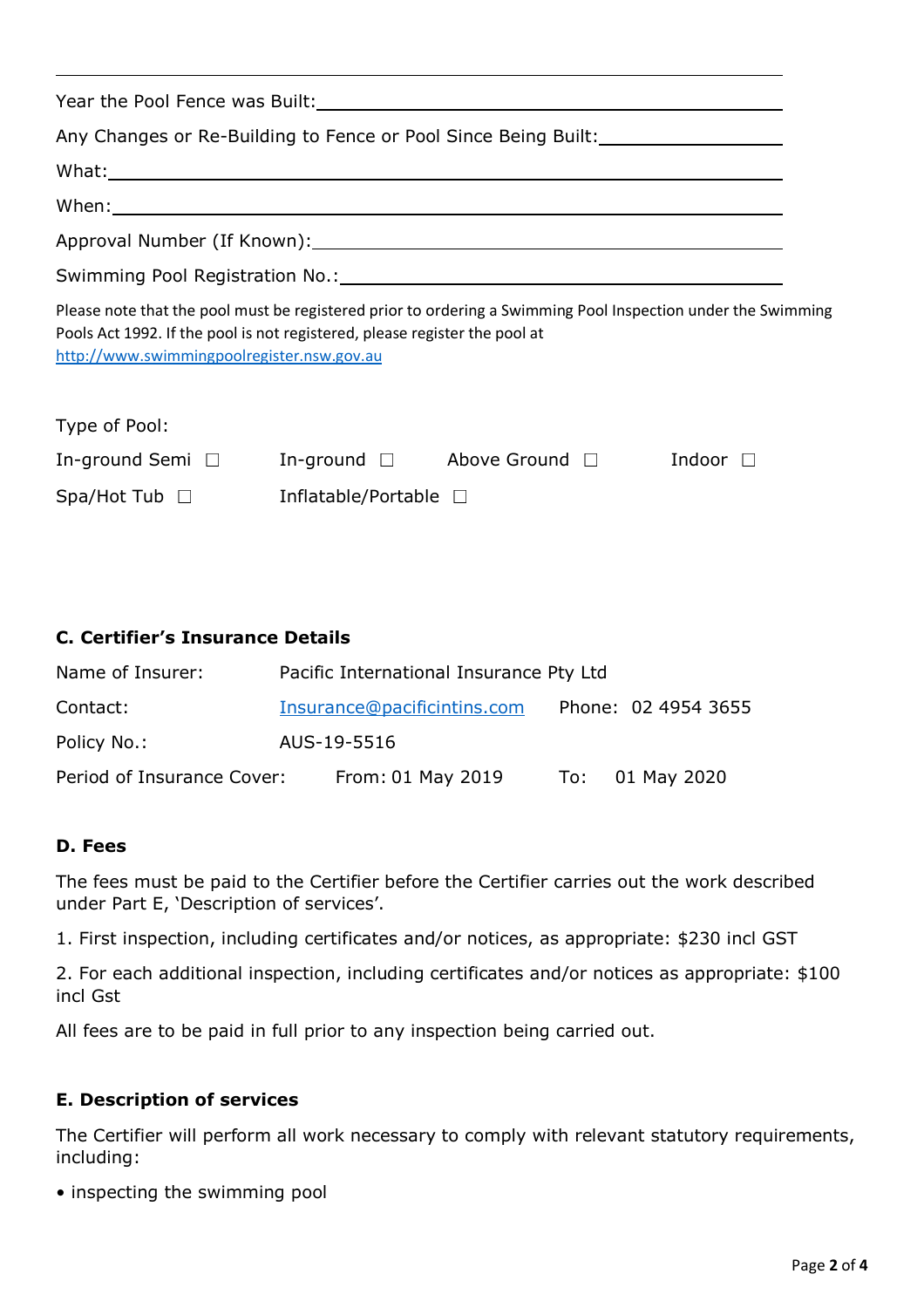• assessing whether the swimming pool complies with the requirements for the issue of a certificate of compliance under Section 22D of the Swimming Pools Act 1992

- issuing a certificate of compliance to the Client if the swimming pool complies
- issuing the following if the swimming pool is non-compliant:

o written notice under section 22E of the Swimming Pools Act 1992, and

o a certificate of non-compliance within seven days of the date of inspection.

• providing a copy of the section 22E written notice to the relevant local council:

o immediately where, in the opinion of the Certifier, the pool poses a significant risk to public safety, or

o within five days after the expiry of six weeks from the date of inspection unless a certificate of compliance is issued beforehand.

• if necessary, re-inspecting the swimming pool, and issuing certificates and/or written notices, as appropriate

• updating the property record on the NSW Swimming Pool Register, as required.

## **F. Date of agreement**

This Agreement is made on the  $\_\_\_\_\_$  day of  $\_\_\_\_\_$  20  $\_\_\_\_$ 

\_\_\_\_\_\_\_\_\_\_\_\_\_\_\_\_\_\_\_\_\_\_\_\_\_\_\_\_\_\_\_\_\_\_\_\_\_\_\_\_\_\_\_

\_\_\_\_\_\_\_\_\_\_\_\_\_\_\_\_\_\_\_\_\_\_\_\_\_\_\_\_\_\_\_\_\_\_\_\_\_\_\_\_\_\_\_

## **G. Signatures**

Signature of Certifier

Signed/executed by Owner